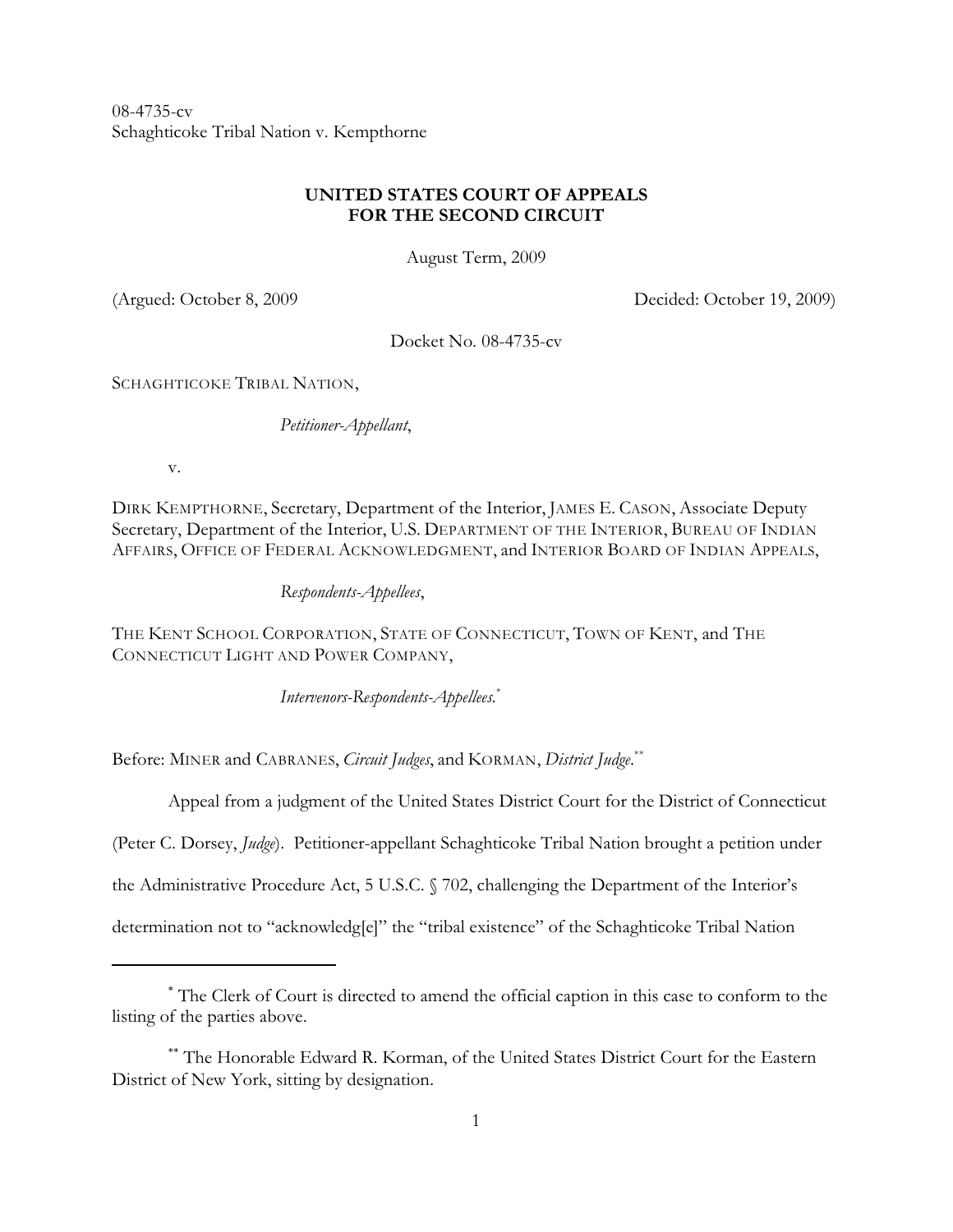pursuant to 25 C.F.R. § 83.2. We affirm the District Court's grant of summary judgment to respondents-appellees and intervenor-appellees on the grounds that (1) the evidence presented by the Schaghticoke was insufficient to raise a claim of "improper political influence" under the standard set forth in *Town of Orangetown v. Ruckelshaus*, 740 F.2d 185, 188 (2d Cir. 1984), and (2) the Department of the Interior's determination did not violate the Vacancies Reform Act, 5 U.S.C. §§ 3345-49d.

Affirmed.

RICHARD EMANUEL, Branford, CT (David K. Jaffe, Brown Paindiris & Scott, P.C., Hartford, CT, *on the brief*), *for petitioner-appellant.*

JOHN B. HUGHES, Assistant United States Attorney, District of Connecticut (Nora R. Dannehy, Acting United States Attorney, District of Connecticut, and William J. Nardini, Assistant United States Attorney, *on the brief*), *for defendants-appellees*.

MARK F. KOHLER, Assistant Attorney General (Richard Blumenthal, Attorney General, and Susan Quinn Cobb and Robert J. Deichert, Assistant Attorneys General, *on the brief*), Office of the Attorney General, Hartford, CT, *for intervenors-respondents-appellees.*

PER CURIAM:

Petitioner-appellant Schaghticoke Tribal Nation (the "Schaghticoke") appeals from an August 27, 2008 judgment of the United States District Court for the District of Connecticut (Peter C. Dorsey, *Judge*) entered after the District Court granted summary judgment to respondents and intervenor-respondents. *Schaghticoke Tribal Nation v. Kempthorne*, 587 F. Supp. 2d 389 (D. Conn. 2008).

In 2005, James E. Cason, Associate Deputy Secretary of the Department of the Interior, issued a Reconsidered Final Determination that declined to "acknowledg[e]" the "tribal existence" of the Schaghticoke. *See* 25 C.F.R. § 83.2. The Schaghticoke brought this petition to challenge the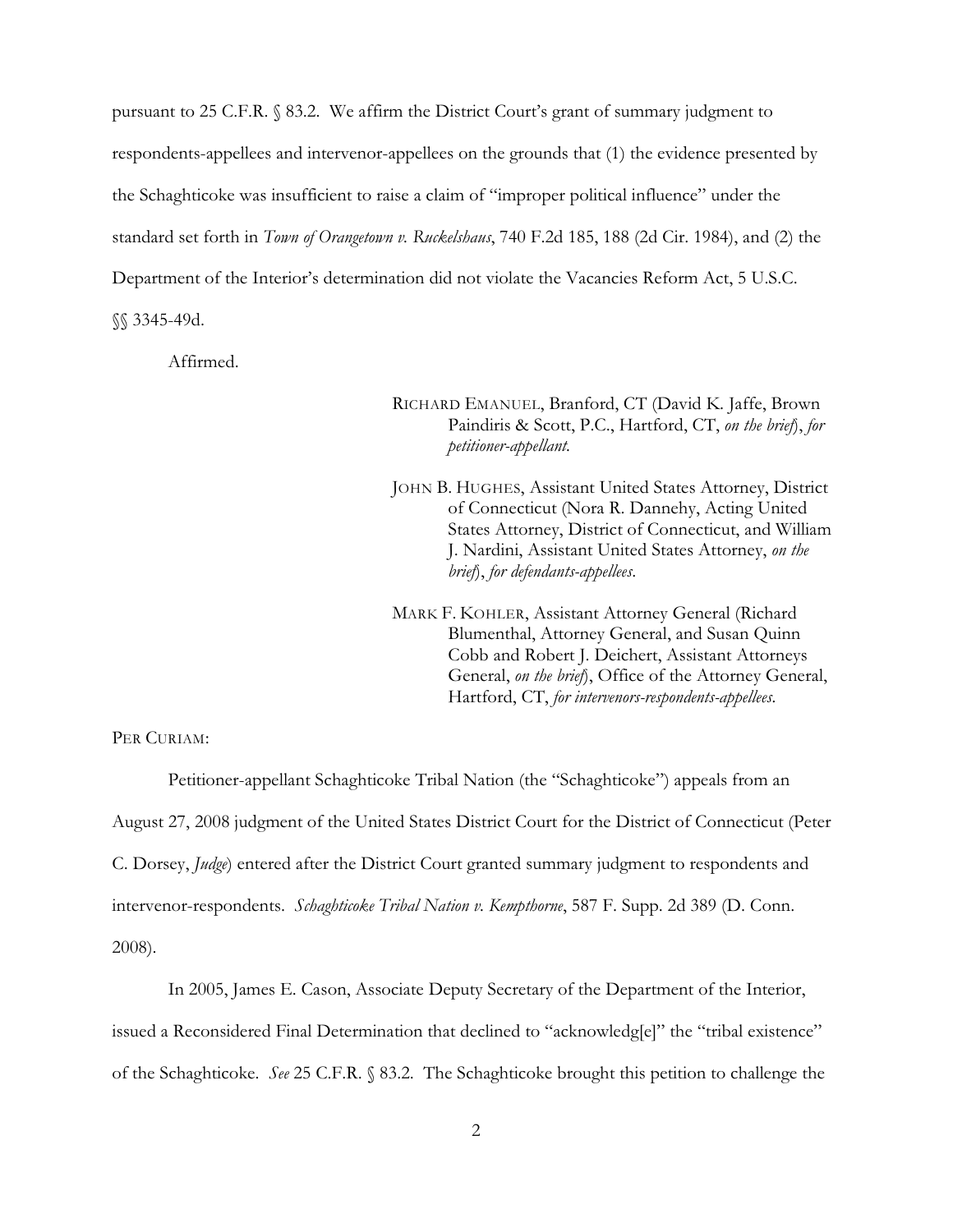Reconsidered Final Determination under the Administrative Procedure Act, 5 U.S.C. § 702. The parties cross-moved for summary judgment, and the District Court concluded that the Reconsidered Final Determination was not arbitrary or capricious under 5 U.S.C. § 706. *Schaghticoke*, 587 F. Supp. 2d at 412-18. The District Court also rejected the Schaghticoke's contentions that the Reconsidered Final Determination was "the product of undue influence exerted by state and congressional political forces" and had been issued in violation of the Vacancies Reform Act, 5 U.S.C. §§ 3345-49d. *Schaghticoke*, 587 F. Supp. 2d at 402, 409-12, 418-21. The District Court therefore granted summary judgment to respondents and intervenor-respondents.

On appeal, the Schaghticoke have abandoned their claim that the Reconsidered Final Determination was arbitrary or capricious. Instead, the Schaghticoke argue only that the Reconsidered Final Determination was the product of improper political influence and was issued in violation of the Vacancies Reform Act. Reviewing the District Court's grant of summary judgment *de novo*, *see, e.g.*, *Sassaman v. Gamache*, 566 F.3d 307, 312 (2d Cir. 2009), we affirm.

## **I. Improper Political Influence**

Although Connecticut political figures showed keen interest in whether the Department of the Interior acknowledged the Schaghticoke, the evidence submitted by the Schaghticoke cannot support a claim of improper political influence. "To support a claim of improper political influence on a federal administrative agency, there must be some showing that the political pressure was intended to and did cause the agency's action to be influenced by factors not relevant under the controlling statute." *Town of Orangetown v. Ruckelshaus*, 740 F.2d 185, 188 (2d Cir. 1984); *accord Chemung County v. Dole*, 804 F.2d 216, 222 (2d Cir. 1986).

Here, elected officials in Connecticut—including the state's Governor and Attorney General and members of the state's congressional delegation—met with and sent letters and emails to the Secretary of the Interior and other Interior Department officials expressing an adamant opposition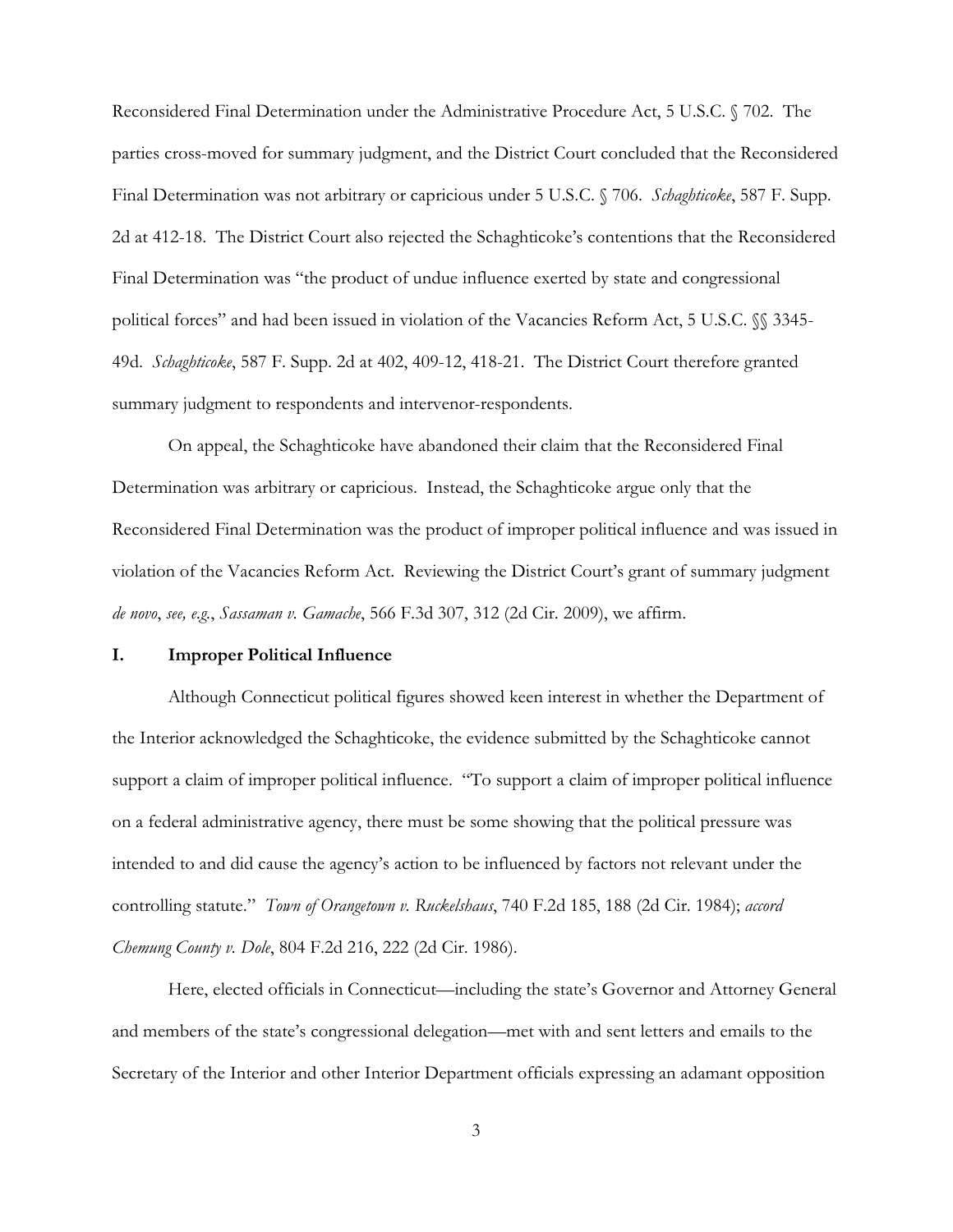to the Interior Department's potential acknowledgment of the Schaghticoke. *Schaghticoke*, 587 F. Supp. 2d at 402-05. In addition, House and Senate subcommittees held hearings at which members of Congress strongly criticized an interim decision by the Interior Department that favored acknowledgment, and a bill was introduced in the House titled the "Schaghticoke Acknowledgment Repeal Act." *Id.* at 405-07.

Significantly, however, Interior Department officials uniformly testified in depositions that they were not influenced by the political clamor surrounding the Schaghticoke. *Id.* at 404-05, 411. Any political pressure, moreover, was exerted upon senior Interior Department officials; there is no evidence that any of the pressure was exerted upon Cason, a career employee of the Interior Department who was the official ultimately responsible for issuing the Reconsidered Final Determination. *See id.* at 407, 411. As a result, even if the Connecticut elected officials "intended to" influence the Reconsidered Final Determination, there is no evidence that they "*did* cause the agency's action to be influenced by factors not relevant under the controlling statute." *Orangetown*, 740 F.2d at 188 (emphasis added). We therefore affirm the District Court's conclusion that the Schaghticoke's evidence did not support a claim of improper political influence.<sup>1</sup>

## **II. Vacancies Reform Act**

We also affirm the District Court's conclusion that the Reconsidered Final Determination did not violate the Vacancies Reform Act, 5 U.S.C. §§ 3345-49d. Interior Department regulations provide that Indian acknowledgment decisions are to be made by "the Assistant Secretary–Indian Affairs, or that officer's authorized representative." *See* 25 C.F.R. § 83.1 (defining the term "Assistant Secretary" to include "the Assistant Secretary–Indian Affairs, or that officer's authorized representative"); *id.* § 83.10(*l*)(2) (providing that the "Assistant Secretary shall make a final

<sup>&</sup>lt;sup>1</sup> Our standard for a claim of "improper political influence" is clear, *see Orangetown*, 740 F.2d at 188; *Chemung County*, 804 F.2d at 222, and we reject the Schaghticoke's argument that we should apply a broader "appearance of bias" standard in this action.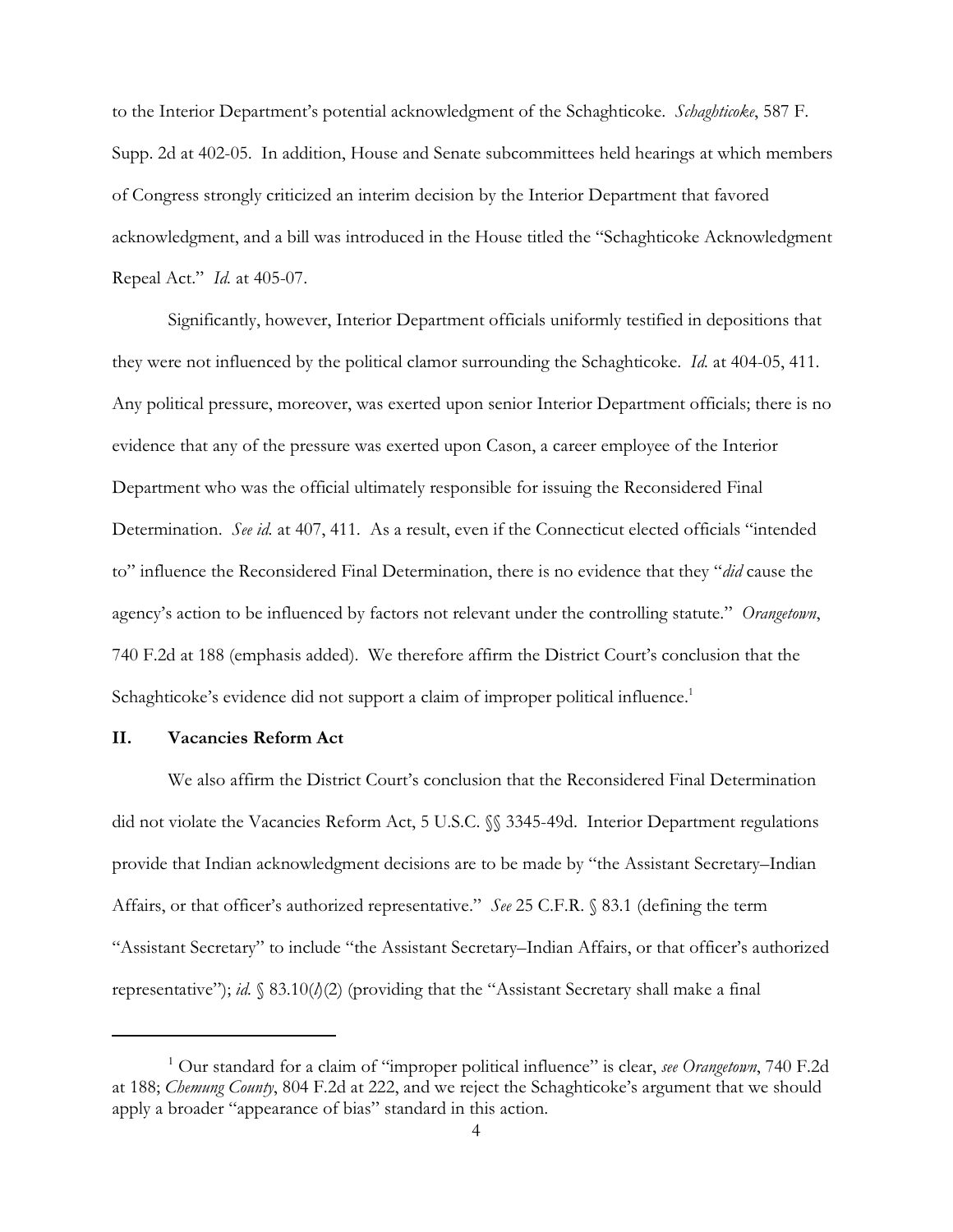determination regarding the petitioner's status"). In February 2005, the Assistant Secretary–Indian Affairs resigned. Ordinarily, when an "officer" such as the Assistant Secretary resigns, his or her duties are assumed by "the first assistant to the office," which in this case was the Principal Deputy Assistant Secretary–Indian Affairs. *See* 5 U.S.C. § 3345(a)(1). In February 2005, however, the Principal Deputy position was vacant, and thus the Secretary of the Interior temporarily appointed Cason, the Associate Deputy Secretary, to perform the Indian acknowledgment duties of the Assistant Secretary–Indian Affairs.It was in that capacity that Cason issued the Reconsidered Final Determination declining to acknowledge the Schaghticoke.

The Schaghticoke claim that the Final Reconsidered Determination was invalid because Cason was barred by statute from performing the duties of the Assistant Secretary–Indian Affairs. When an officer resigns and the "first assistant" position is vacant, the Vacancies Reform Act provides that "only the head of [the] Executive agency may perform any function or duty," *id.* § 3348(b)(2), "required by statute," *id.* § 3348(a)(2)(A)(ii), "or . . . regulation to be performed by the [resigning] officer," *id.* § 3348(a)(2)(B)(i)(II); *see also id.* § 3348(d)(1) (providing that any action taken in violation of the Vacancies Reform Act "shall have no force or effect"). According to the Schaghticoke, therefore, only the Secretary of the Interior was authorized by the Vacancies Reform Act to make Indian acknowledgment determinations until a new Assistant Secretary–Indian Affairs took office.

The Schaghticoke's argument fails because Indian acknowledgment decisions may be made *either* by the "Assistant Secretary–Indian Affairs" *or* by his or her "authorized representative." 25 C.F.R.  $\{\S 83.1, 83.10/b(2)\}$ . Just as an Assistant Secretary, in the ordinary course, may name an "authorized representative" to make Indian acknowledgment decisions, the Secretary of the Interior in February 2005, performing the Assistant Secretary's duties, simply named an "authorized representative"—Cason—to decide whether to acknowledge the Schaghticoke.